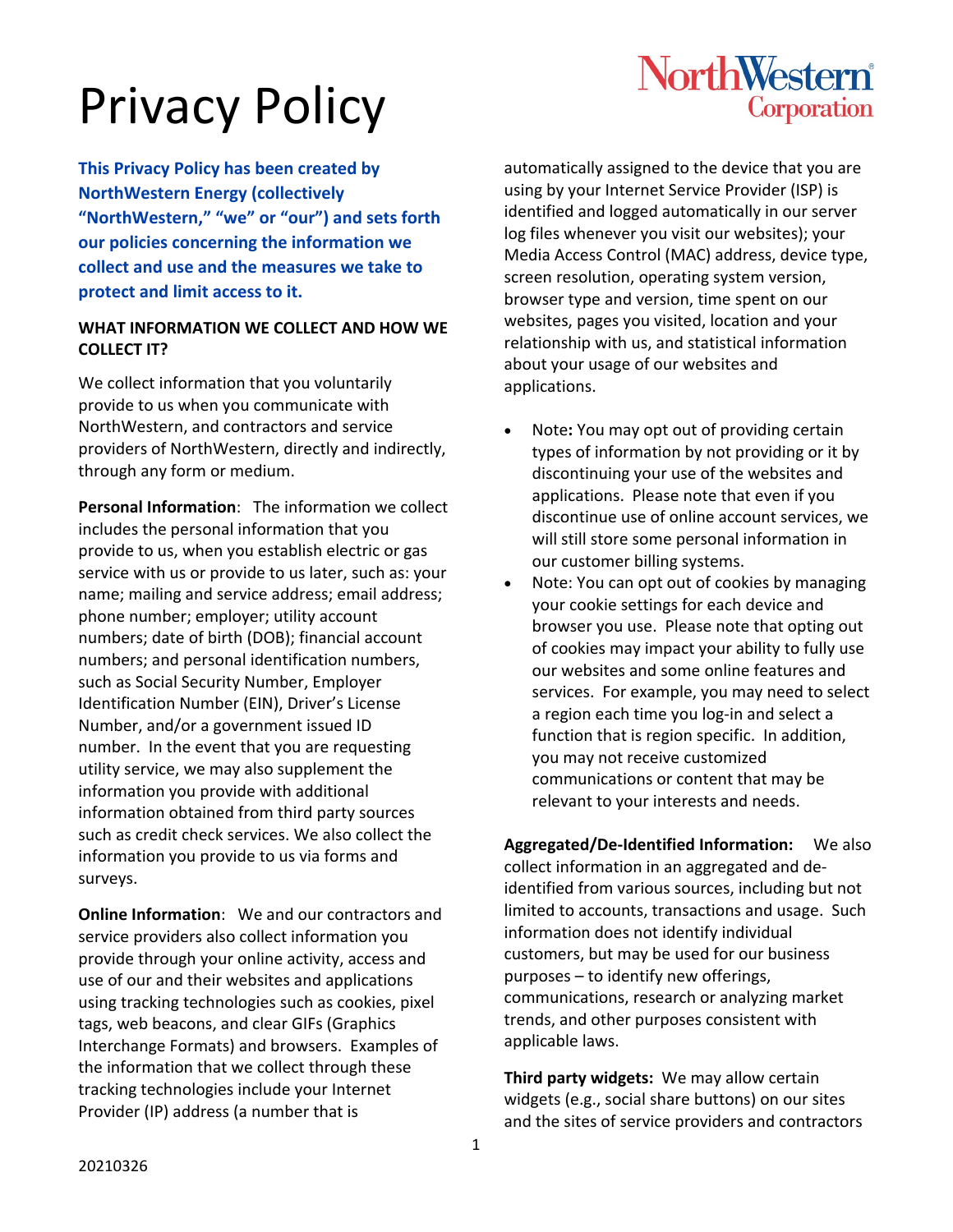that enable users to easily share information on another platform, such as a social media platform. The third parties that own these widgets may have access to information about your browsing on the pages of our sites where these widgets are placed. We recommend that you review the privacy and security policies and other terms and conditions of these third party sites.

## **HOW DO WE USE INFORMATION WE COLLECT?**

NorthWestern may share contact or personal information provided by you for legitimate business purposes such as providing appropriate customer service, conducting business operations, complying with the law, legal process or regulators, protecting the security of critical infrastructure and key resources, and ensuring information security. Such information may be made available to third parties such as service providers and contractors to the Company or its affiliates (for example, service providers providing energy conservation services or payment processing services) and regulators and governmental authorities, to protect the security of critical infrastructure and key resources, ensure information security, or to comply with any applicable law, regulation, legal process, or enforceable governmental request. Information may also be shared between the Company's affiliates, but only if we reasonably believe it complies with legal and regulatory requirements.

Information that you provide and we collect may be used to:

- Provide you with personalized and optimal customer service;
- Respond to your requests and communicate with you;
	- $\circ$  If you provide us with your email address or communicate with us via email, we will consider that information or communication

to us as your authorization and consent for us to communicate to you by email;

**NorthWestern** 

Corporation

- $\circ$  If you provide us with your phone number, we will consider that your authorization and consent for us to communicate to you at that phone number by call or if a mobile phone number, by call or text;
- $\circ$  If you supply us with your postal address, you may receive periodic mailings from us or our service providers regarding products, services, or events;
- o Our websites use electronic forms for customers to request information, products and services. Your contact information, responses, requests, or unique identifiers (such as customer account numbers or vendor numbers) may be used to respond to customer requests;
- Improve our websites by customizing the content and layout of our pages for your use, by analyzing the information we collect about your usage of our websites to enable us to improve the design and functionality, to monitor responses of our communications and content, and to assist us with resolving customer questions regarding our websites;
	- o IP Address: We collect and use your IP address to personalize your experience with us online and offline, and to maintain the full functionality of our websites, including calculating Site usage, diagnosing server problems, compliance requirements and for security purposes. Collecting IP addresses is standard internet practice and done automatically by many sites.
	- o Cookies: We use cookie information for security purposes, facilitating navigation, displaying information more effectively, customizing your experience and recognizing your device to allow for an easy and convenient use of our online services. Cookies may also be used for communications purposes. We use cookies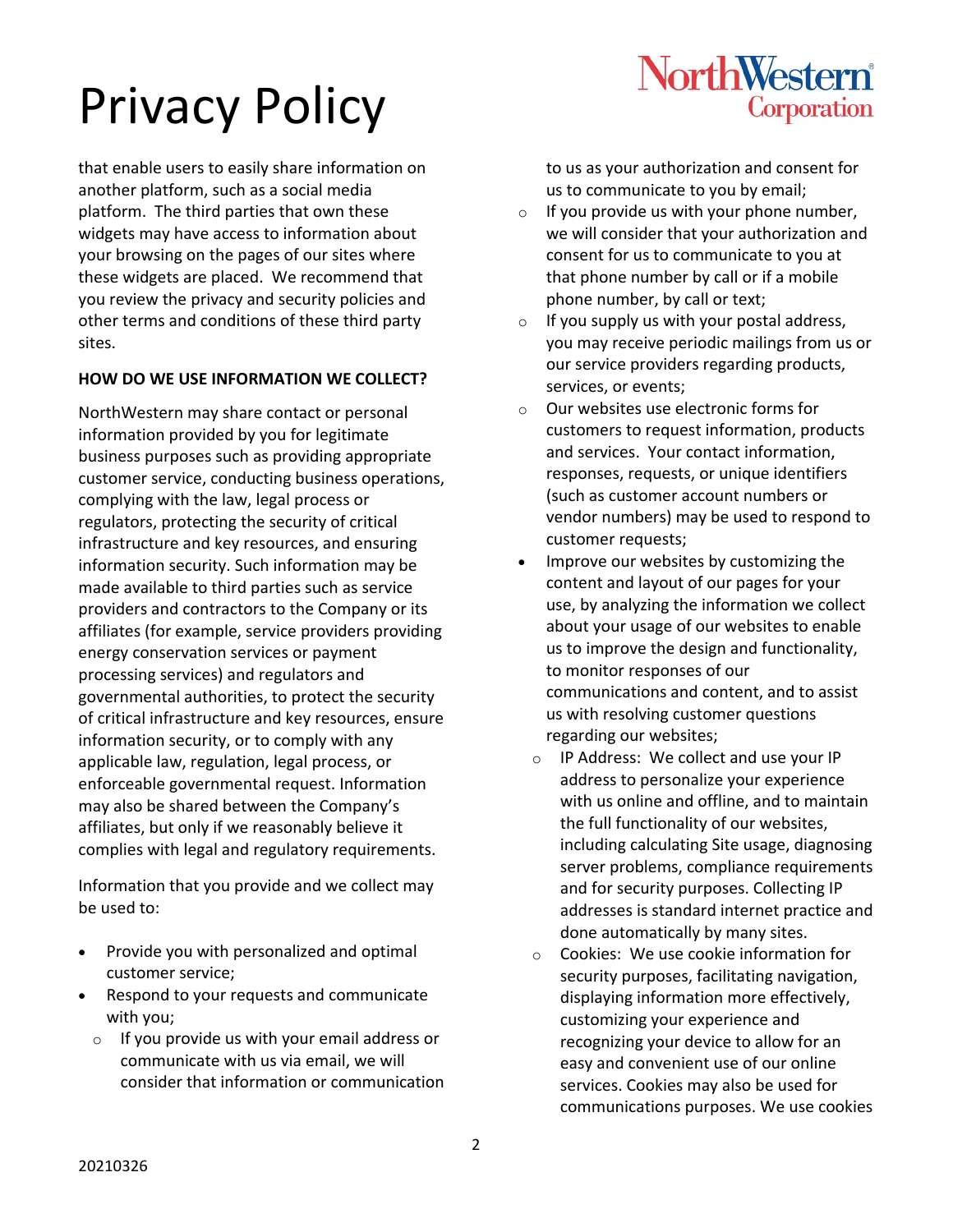

on your computer and portable devices to help us better understand your preferences so that we can customize our content to best meet your needs. Cookies help us to provide you with a continuous and more personalized experience.

- o Browser and Device: Information collected by most browsers and/or through your device, such as your Media Access Control (MAC) address, device type, screen resolution, operating system version and internet browser type and version, is used to ensure our Sites function properly, for fraud detection and prevention, and security purposes.
- o Tracking technologies: We may use tracking technologies such as pixel tags, web beacons, and clear GIFs with some Site pages and HTML-formatted email messages to measure the effectiveness and success of our communications, to compile statistics about usage and response rates, to customize your online experience, for fraud detection and prevention, and for online advertising.

## **WHO DO WE SHARE YOUR INFORMATION WITH?**

We may share contact or personal information provided by you with third parties such as credit reporting agencies and service providers and contractors to NorthWestern for legitimate business purposes such as conducting business operations, providing customer service and complying with law, legal process or regulators. Information may also be shared between NorthWestern's affiliates, but only if we reasonably believe it complies with legal and regulatory requirements.

At any time and for any lawful purpose, NorthWestern may monitor, intercept, record, and search any communications or data transiting or stored on our information systems. At NorthWestern's sole discretion, we may disclose

pertinent information to the U.S. Government and its authorized representatives to protect the security of critical infrastructure and key resources, to ensure information security, or to comply with any applicable law, regulation, legal process, or enforceable governmental request. NorthWestern may disclose information it determines in good faith to be necessary to investigate, prevent or respond to suspected illegal activities or interference with the operation of our websites or [Terms and Conditions.](https://www.northwesternenergy.com/terms-of-use)

If you have provided written authorization to NorthWestern to release your information to third parties, we will comply with your authorization and release such information to those parties as directed by you.

#### **Social Media Sites**

NorthWestern provides experiences on social media platforms including Facebook, Twitter, YouTube and LinkedIn that enable online sharing and collaboration among registered users.

- When visiting any official NorthWestern social media page, you are subject to this NorthWestern Privacy Policy.
- In addition, please note that any content you post or make available to other participants on these social platforms, on official NorthWestern managed social media pages, including pictures, opinions, or any personal information , is subject to the Terms of Use and Privacy Policies of those respective platforms.
- We recommend that you review their privacy and security policies and other terms and conditions to understand your rights and obligations.

## **HOW IS THE COMPANY SAFEGUARDING MY INFORMATION?**

We have rigorous security measures in place to protect and prevent the loss, misuse and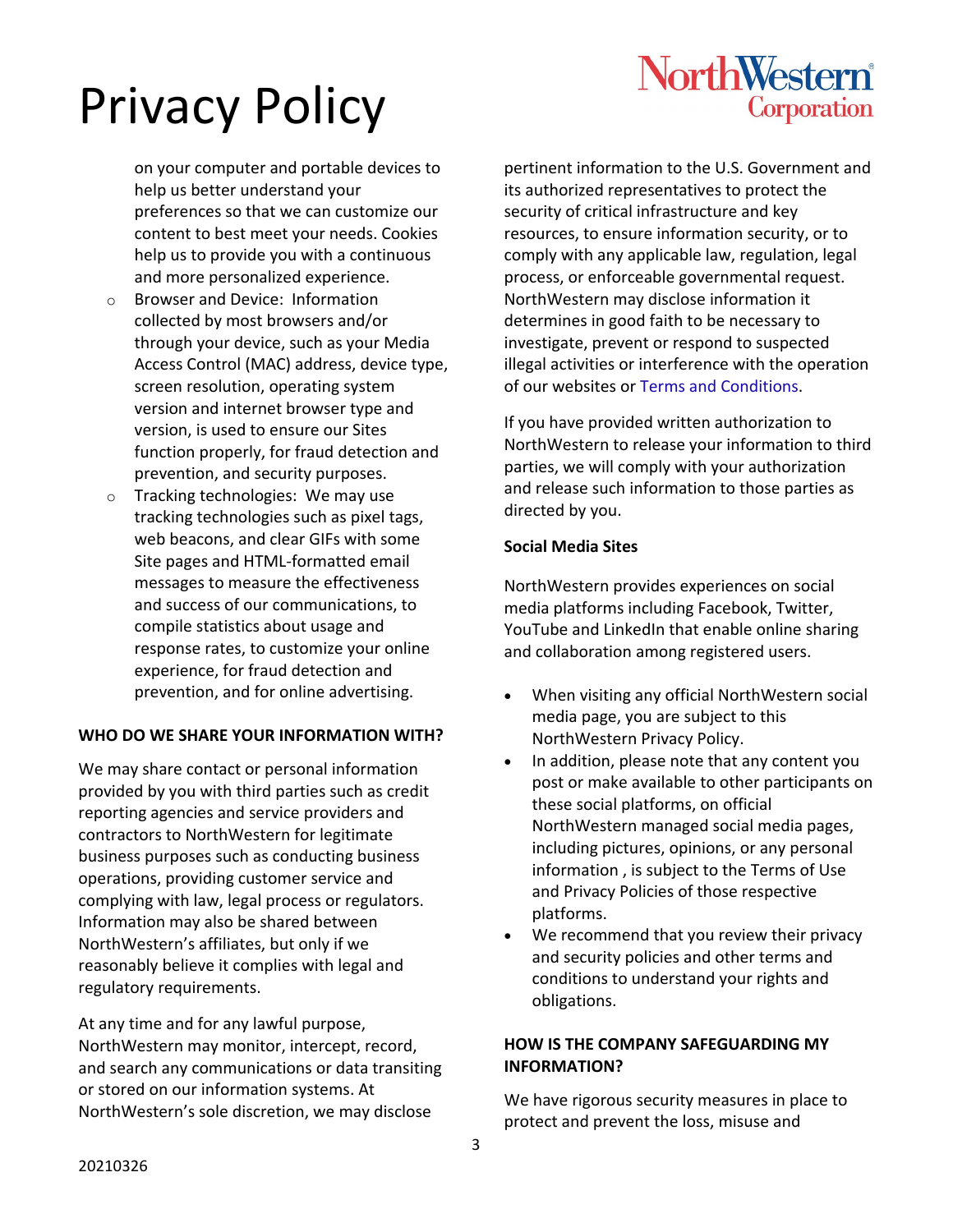## NorthWestern® Corporation

# Privacy Policy

alteration of the information that you provide to NorthWestern that is under our control. These measures may include device safeguards, industry-standard encryption technologies, secured files and facilities. To protect your information, especially personal Information, from unauthorized access and use, we use security measures that comply with applicable federal and state laws, as well as governmental and quasigovernmental agencies with regulatory authority over NorthWestern. We aim to protect the confidentiality of the personal information we collect by maintaining physical, electronic, and procedural safeguards, with additional security measures and precautions for highly sensitive personal information such as Social Security Numbers and financial account numbers.

The measures we use to safeguard your information, particularly personal information, include:

- Information technology and physical security measures;
- Limiting access to personal information;
- Prohibiting unlawful disclosure of personal information;
- Training our employees in the proper handling of personal information; and
- Requiring third parties receiving or having access to personal information, such as service providers and contractors, comply with all applicable laws and keep confidential and limit access to and use of your personal information; and
- Reviewing our safeguards on a regular basis.

## **HOW CAN YOU SAFEGUARD YOUR INFORMATION?**

As an important security measure, you should never share your User ID or password with anyone else, and always be sure to log-out and close your browser window when you have finished working to ensure that no one else can access your

information. This is especially important if you share a computer with someone else or are using a computer in a library or other public place.

NorthWestern will never ask you for your password in an unsolicited phone call or unsolicited email.

It is important to note that email is not considered a secure medium and the transmission, receipt or security of information which you send via email cannot be guaranteed. Our email communications to you are available to anyone with access to your email account.

Unfortunately, no data transmission over the Internet can be guaranteed to be 100 percent secure. Although we use the best available technology (i.e., encryption, firewalls, access control software, etc.) to protect your information, we cannot guarantee the security of any information you transmit to us through our online products or services. As such, you provide information at your own risk. Once we receive your transmission, we employ rigorous security measures to protect against the loss, misuse and alteration of information on our systems.

## **HOW CAN I ACCESS, CHANGE OR CORRECT MY INFORMATION?**

- You can access your account information at any time.
- You will need your User ID and password to do so. If you have forgotten your User ID or password, you can request a new one by selecting the "Forgot Your User ID / Password" option(s) on our site. Please note that as a customer, if you choose not to have an online account with us, we will still store some of your personal information in our billing system.
- You can update or correct your account information online o[r contact us.](https://contactus.northwesternenergy.com/userforms/geninq)

## **LINKING POLICY**